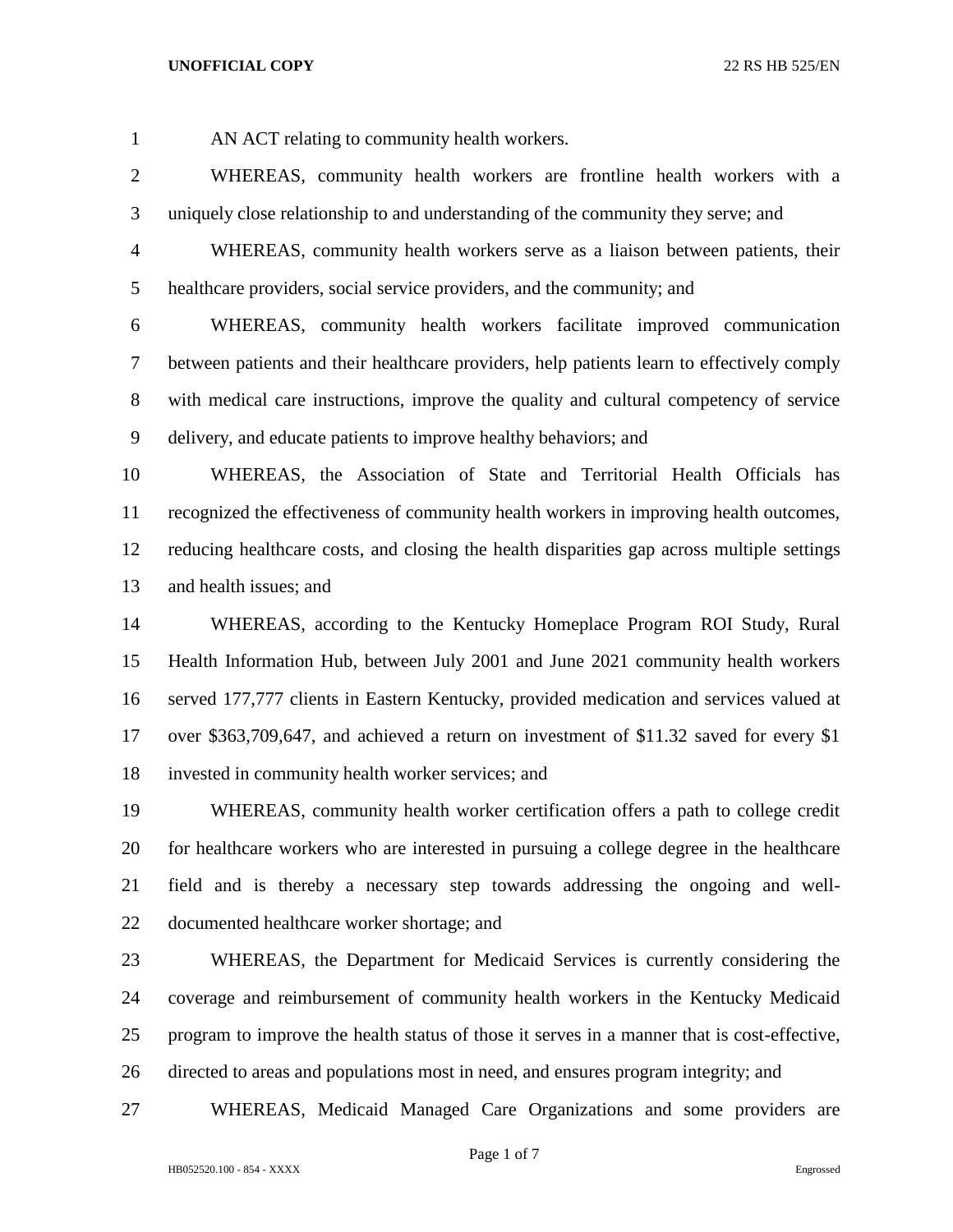employing community health workers to coordinate care, reduce costs, and meet quality measures required by value-based purchasing or supplemental payment programs that drive outcomes; and WHEREAS, providers are to provide quality services using evidence-based practices to improve health outcomes of individuals in the Medicaid program and play a role in increasing the number and aptitude of the community health worker workforce to meet the needs of providers in the communities they serve; NOW, THEREFORE, *Be it enacted by the General Assembly of the Commonwealth of Kentucky:* 10 SECTION 1. A NEW SECTION OF KRS CHAPTER 205 IS CREATED TO READ AS FOLLOWS: *(1) As used in this section, "certified community health worker" has the same meaning as in Section 2 of this Act. (2) (a) By January 1, 2023, the Department for Medicaid Services shall seek approval from the federal Centers for Medicare and Medicaid Services for a state plan amendment, waiver, or alternative payment model, including public-private partnerships, for services delivered by certified community health workers. (b) Any state plan amendment, waiver, or alternative payment sought by the Department for Medicaid Services pursuant to paragraph (a) of this subsection shall provide reimbursement for services described in subsection (3) of this section when provided by a certified community health worker who is employed and supervised by a Medicaid participating provider who is employed by: 1. An alcohol and other drug treatment entity; 2. A behavioral health services organization;*

*3. A community mental health center;*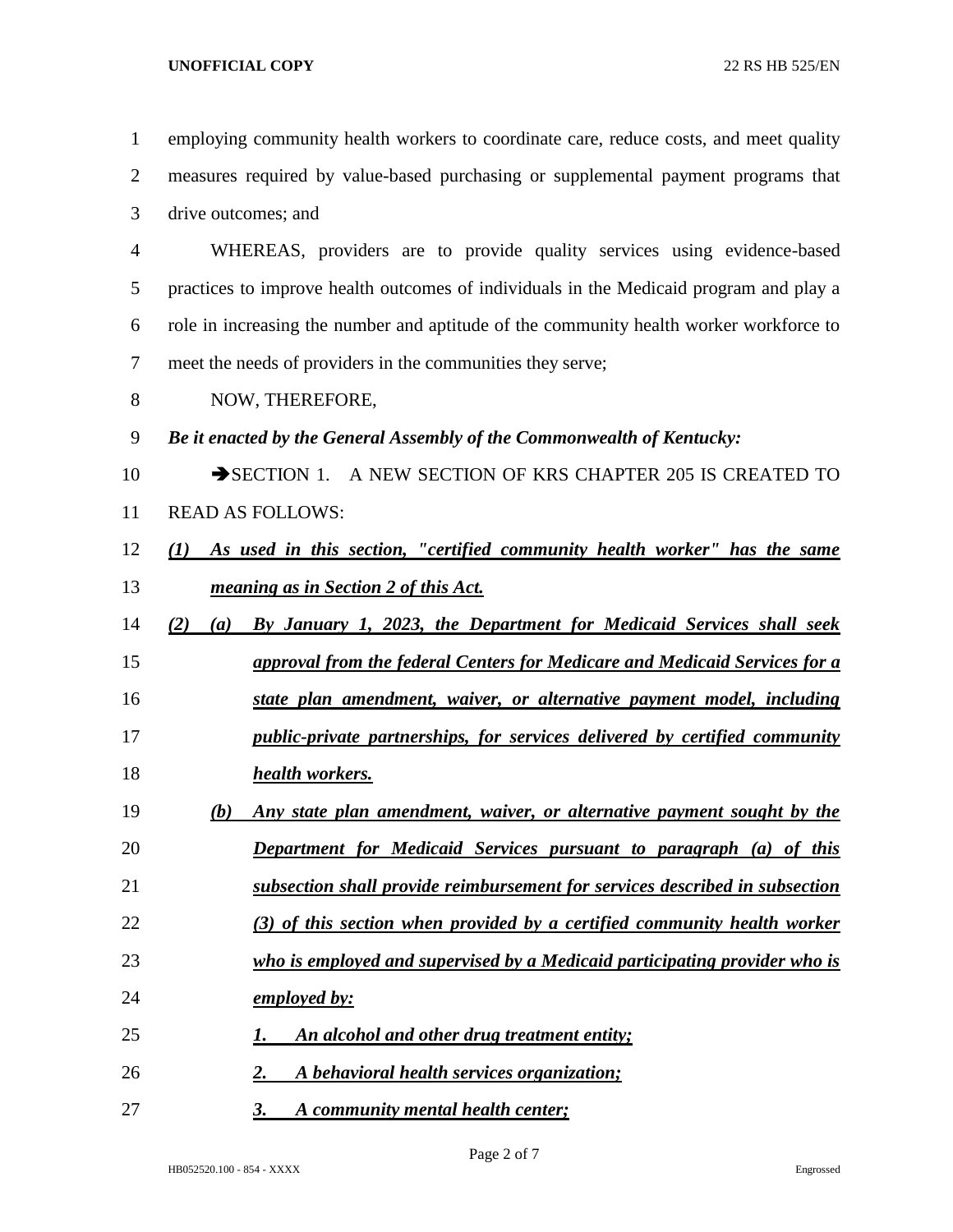| 1  | A federally qualified health center or a federally qualified health<br>4.                        |
|----|--------------------------------------------------------------------------------------------------|
| 2  | <u>center look-alike;</u>                                                                        |
| 3  | A health system consisting of either at least one (1) hospital and at<br>5.                      |
| 4  | least one (1) group of physicians or more than one (1) group of                                  |
| 5  | <i>physicians;</i>                                                                               |
| 6  | A hospital;<br>6.                                                                                |
| 7  | A local health department;<br>7.                                                                 |
| 8  | 8.<br>A primary care clinic;                                                                     |
| 9  | A rural health clinic; or<br>9.                                                                  |
| 10 | Another Medicaid participating provider approved by the Department<br>10.                        |
| 11 | for Medicaid Services.                                                                           |
| 12 | (3)<br>A certified community health worker may provide the following services:                   |
| 13 | Direct preventative services or services designed to slow the progression of<br>$\left(a\right)$ |
| 14 | chronic diseases, including screenings for basic human needs and referrals                       |
| 15 | to appropriate services and agencies to meet those needs;                                        |
| 16 | <b>Health promotion education to prevent illness or disease, including the</b><br>(b)            |
| 17 | promotion of healthy behaviors to increase awareness and prevent the                             |
| 18 | <u>development of illness or disease;</u>                                                        |
| 19 | Facilitation between a beneficiary and a provider when cultural factors,<br>(c)                  |
| 20 | such as language, socioeconomic status, or health literacy, become a                             |
| 21 | barrier to properly understanding treatment options or treatment plans;                          |
| 22 | Diagnosis-related patient education regarding self-management of physical,<br>(d)                |
| 23 | dental, or mental health; and                                                                    |
| 24 | Any other service approved by the Department for Medicaid Services.<br>(e)                       |
| 25 | Certified community health workers shall not enroll as independent Medicaid<br>$\left( 4\right)$ |
| 26 | <i>participating providers.</i>                                                                  |
| 27 | If a Medicaid managed care organization contracted by the Department for<br>(5)                  |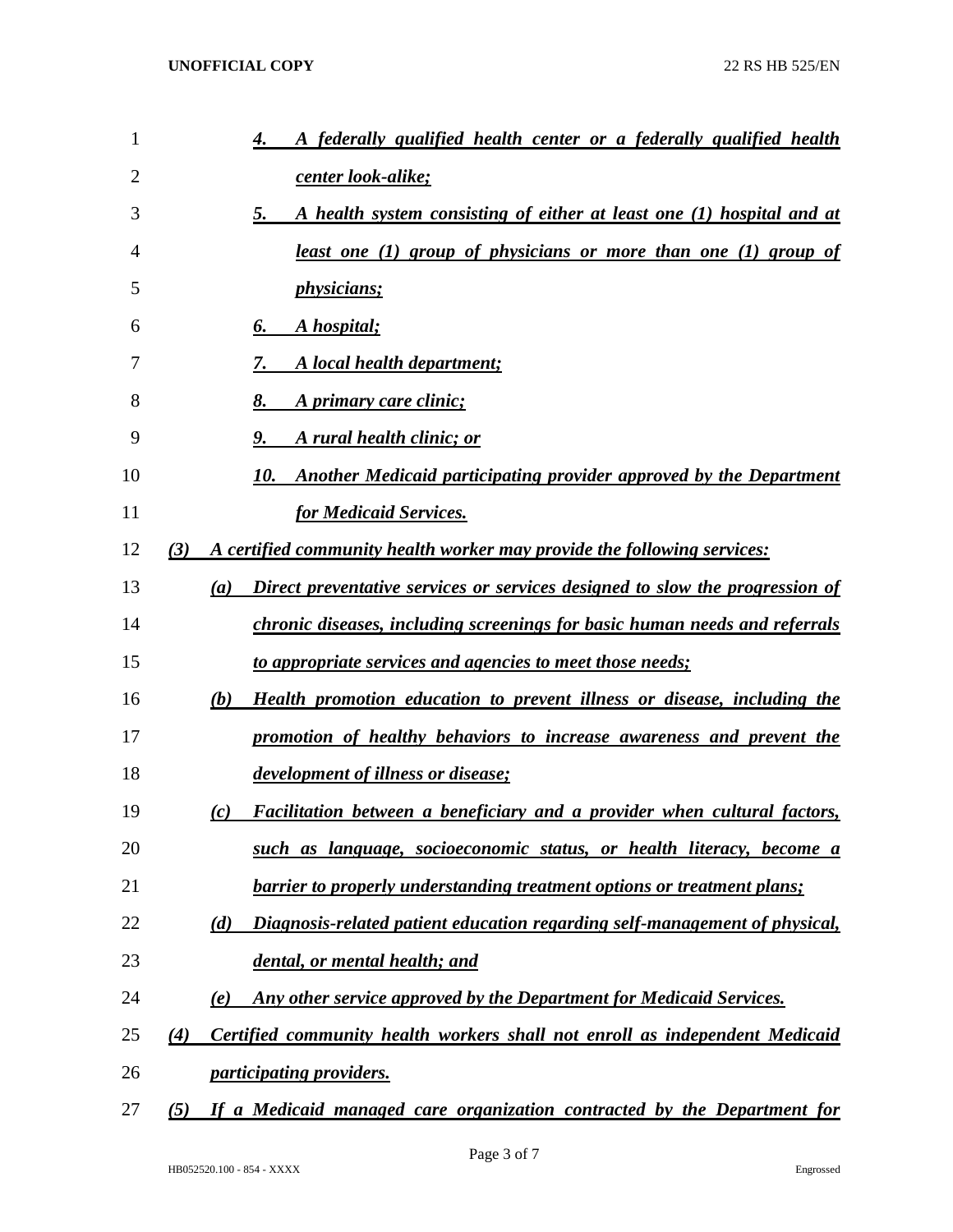| 1              | <u>Medicaid Services for the delivery of Medicaid services employs a certified</u>                      |
|----------------|---------------------------------------------------------------------------------------------------------|
| $\overline{2}$ | community health worker, the services provided by that certified community                              |
| 3              | health worker shall not be considered to be duplicative of services, and shall not                      |
| 4              | provide a basis to deny services or reimbursement for services, provided by a                           |
| 5              | certified community health worker employed by an entity described in subsection                         |
| 6              | $(2)(b)$ of this section.                                                                               |
| 7              | The Department for Medicaid Services shall, in accordance with KRS Chapter<br>(6)                       |
| 8              | 13A, promulgate administrative regulations necessary to carry out the provisions                        |
| 9              | of this section and obtain all necessary approvals from the federal Centers for                         |
| 10             | <b>Medicare and Medicaid Services.</b>                                                                  |
| 11             | A NEW SECTION OF KRS CHAPTER 309 IS CREATED TO<br>$\rightarrow$ SECTION 2.                              |
| 12             | <b>READ AS FOLLOWS:</b>                                                                                 |
| 13             | For the purposes of Sections 2 to 4 of this Act:                                                        |
| 14             | "Department" means the Kentucky Department for Public Health as established<br>(1)                      |
| 15             | <u>in KRS 194A.030;</u>                                                                                 |
| 16             | "Certified community health worker" means an individual who has been<br>(2)                             |
| 17             | certified, in accordance with Sections 3 and 4 of this Act, by the department as a                      |
| 18             | community health worker; and                                                                            |
| 19             | "Core competencies" means the knowledge and skills a certified community<br>(3)                         |
| 20             | health worker is expected to demonstrate in order to carry out the mission and                          |
| 21             | goals of the profession as defined by the department through the promulgation of                        |
| 22             | administrative regulations in accordance with KRS Chapter 13A.                                          |
| 23             | $\rightarrow$ SECTION 3.<br>A NEW SECTION OF KRS CHAPTER 309 IS CREATED TO                              |
| 24             | <b>READ AS FOLLOWS:</b>                                                                                 |
| 25             | <b>Effective January 1, 2023, no person shall represent himself or herself as a</b><br>$\mathcal{L}(I)$ |
| 26             | community health worker unless he or she is certified as such in accordance with                        |
| 27             | the provisions of Sections 2 to 4 of this Act.                                                          |

Page 4 of 7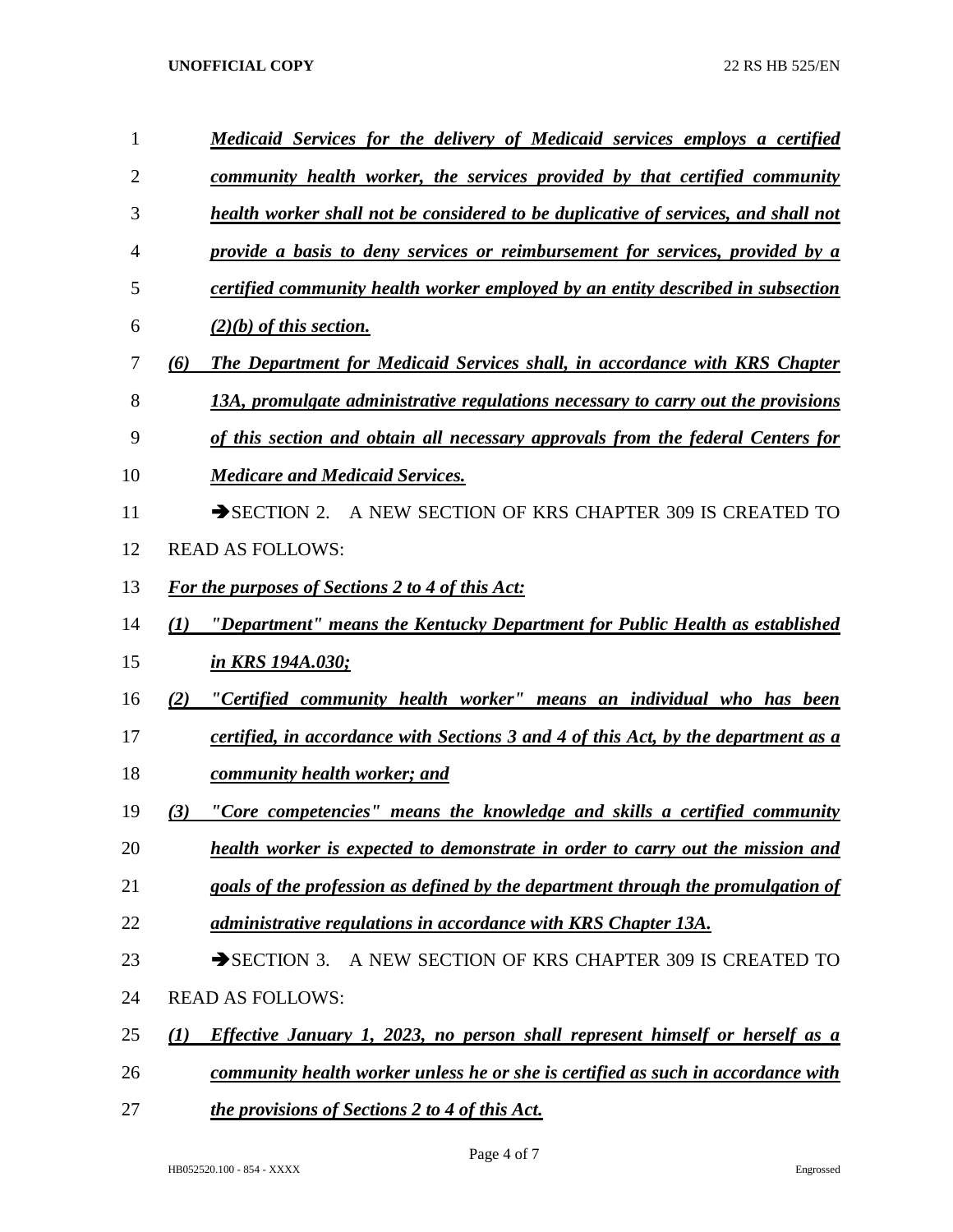| 1  | (2) | In order to be eligible to apply for community health worker certification, an     |
|----|-----|------------------------------------------------------------------------------------|
| 2  |     | individual shall:                                                                  |
| 3  |     | <b>Be a legal United States resident;</b><br>(a)                                   |
| 4  |     | <b>Be a resident of Kentucky; or</b><br>(b)<br>1.                                  |
| 5  |     | <b>Be employed as a community health worker in the state of Kentucky;</b><br>2.    |
| 6  |     | (c)<br>Be at least eighteen (18) years of age; and                                 |
| 7  |     | (d)<br>Complete a competency-based community health worker training and<br>1.      |
| 8  |     | mentorship program offered by an organization approved by the                      |
| 9  |     | department to provide community health worker training and                         |
| 10 |     | mentorship; or                                                                     |
| 11 |     | 2.<br>Meet requirements established by the department through the                  |
| 12 |     | promulgation of administrative regulations, in accordance with KRS                 |
| 13 |     | Chapter 13A, for certification based on relevant and verifiable past               |
| 14 |     | <u>community health worker related work experience.</u>                            |
| 15 | (3) | Community health worker certifications shall be renewed annually and shall         |
| 16 |     | expire on October 31 of the year following the date of certification or            |
| 17 |     | recertification.                                                                   |
| 18 | (4) | In order to be eligible for recertification, a certified community health worker   |
| 19 |     | shall annually complete continuing education, as required by the department        |
| 20 |     | through the promulgation of administrative regulations in accordance with KRS      |
| 21 |     | Chapter 13A, related to the core competencies of community health work             |
| 22 |     | provided by an organization approved by the department to provide continuing       |
| 23 |     | education for certified community health workers. Administrative regulations       |
| 24 |     | promulgated pursuant to this subsection shall include requirements for             |
| 25 |     | continuing education related to oral health care, infant and maternal health care, |
| 26 |     | and geriatric health care.                                                         |
| 27 | (5) | Notwithstanding any other provision of law to the contrary, an individual shall be |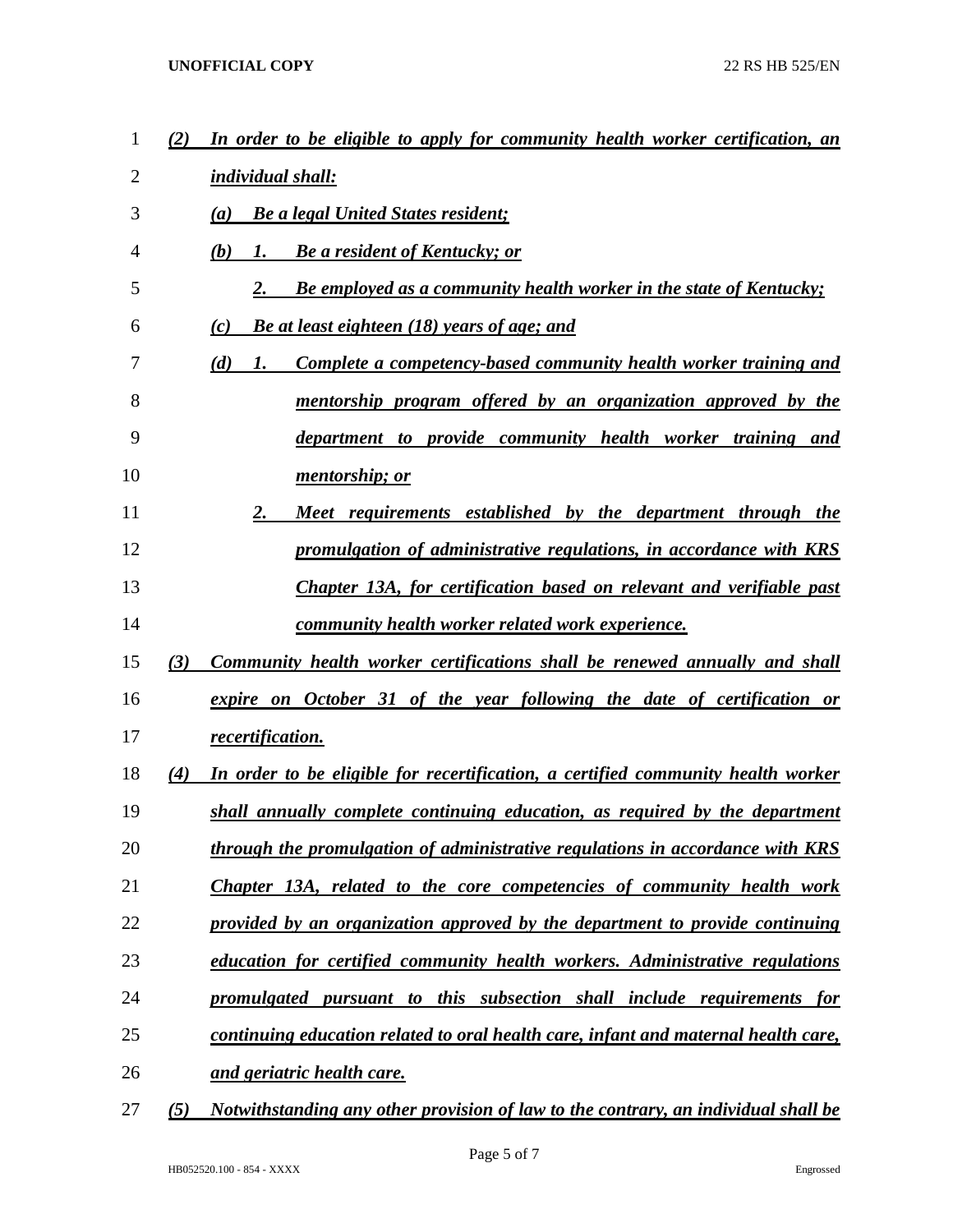| $\mathbf{1}$   |     | eligible to earn college course credit for training, mentorship, and continuing      |
|----------------|-----|--------------------------------------------------------------------------------------|
| $\overline{2}$ |     | <i>education completed pursuant to subsections (2) and (4) of this section.</i>      |
| 3              |     | SECTION 4. A NEW SECTION OF KRS CHAPTER 309 IS CREATED TO                            |
| $\overline{4}$ |     | <b>READ AS FOLLOWS:</b>                                                              |
| 5              |     | <b>The department shall:</b>                                                         |
| 6              | (I) | <b>Promulgate administrative regulations, in accordance with KRS Chapter 13A,</b>    |
| $\overline{7}$ |     | necessary to carry out the provisions of Section 3 of this Act, including            |
| 8              |     | establishing:                                                                        |
| 9              |     | <b>The core competencies of community health work;</b><br>(a)                        |
| 10             |     | The community health worker certification application and renewal<br>(b)             |
| 11             |     | process, including training, mentorship, and continuing education                    |
| 12             |     | requirements;                                                                        |
| 13             |     | A certification application and renewal fee;<br>(c)                                  |
| 14             |     | Procedures for certification denial, suspension, and revocation; and<br>(d)          |
| 15             |     | <b>The scope of practice for certified community health workers;</b><br>(e)          |
| 16             | (2) | Approve competency-based training programs and training providers, which             |
| 17             |     | shall include the Kentucky Community and Technical College System;                   |
| 18             | (3) | Approve organizations to provide continuing education for certified community        |
| 19             |     | health workers; and                                                                  |
| 20             | (4) | Work with the Kentucky Council on Postsecondary Education and the Kentucky           |
| 21             |     | <b>Community and Technical College System to ensure that appropriate college</b>     |
| 22             |     | course credits are awarded to individuals who complete certified community           |
| 23             |     | health worker training, mentorship, and continuing education provided by             |
| 24             |     | competency-based providers approved by the department.                               |
| 25             |     | Section 5. KRS 205.6497 is amended to read as follows:                               |
| 26             | (1) | As permitted by federal law, in any plan submitted for federal Title XXI approval of |
| 27             |     | a children's health insurance program for Kentucky, the cabinet shall include        |

Page 6 of 7